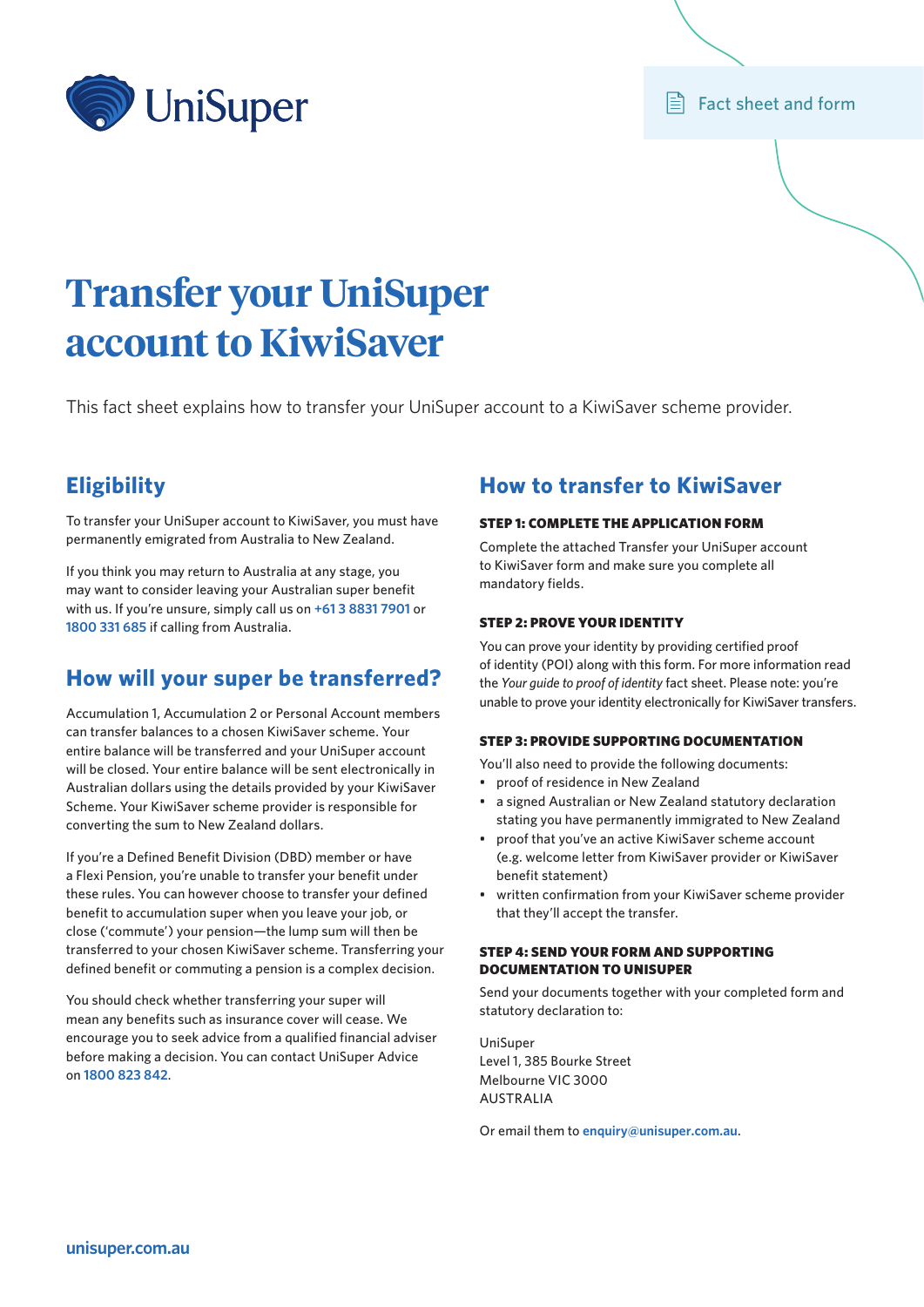# **Proof of New Zealand residence**

You need to provide proof of residence in New Zealand as part of your transfer application. If the document you've used to prove your identity (driver licence or passport) doesn't include your current New Zealand address, you'll need to provide additional supporting documentation that includes your address. Examples include:

- a utility bill
- a council rate notice
- a bank statement.

Your proof of identity documents must be certified.

# **Where can I make statutory declarations in New Zealand?**

#### AUSTRALIAN STATUTORY DECLARATIONS

These can be made before a person who is able to witness Commonwealth statutory declarations under the Australian *Statutory Declarations Act 1959* and *Statutory Regulations 1993*.

This includes an Australian Consular or Diplomatic Officer at the Australian High Commission in Wellington, or the Australian Consulate General in Auckland.

Simply use Section 5 of the attached *Transfer your UniSuper account to KiwiSaver* form to make your Australian statutory declaration.

## Important information

It's important to remember that authorised New Zealand individuals can't witness an Australian statutory declaration.

#### NEW ZEALAND STATUTORY DECLARATIONS

We can also accept New Zealand statutory declarations made under New Zealand's *Oaths and Declarations Act 1957*. Please attach your completed statutory declaration to your completed *Transfer your UniSuper account to KiwiSaver* form before sending it to us.

#### **Your checklist**

I have opened a KiwiSaver scheme account with an authorised provider.

- I have written confirmation from my KiwiSaver scheme provider that they'll accept the payment.
- I have completed the Transfer your UniSuper account to KiwiSaver form.

I have given UniSuper the KiwiSaver scheme's name and account number to which my super will be paid.

I have provided proof of identity, proof of residence in New Zealand as well as an Australian or New Zealand statutory declaration witnessed by an authorised person.

I have attached proof of an active KiwiSaver account.

Send your documents together with your completed form and statutory declaration to:

UniSuper Level 1, 385 Bourke Street Melbourne VIC 3000 AUSTRALIA

Or email them to **[enquiry@unisuper.com.au](mailto:enquiry%40unisuper.com.au?subject=)**.

This information is of a general nature only and includes general advice. It has been prepared without taking into account your individual objectives, financial situation or needs. Before making any decision in relation to your UniSuper membership, you should consider your personal circumstances, the relevant product disclosure statement for your membership category and whether to consult a licensed financial adviser. This information is current as at April 2022 and is based on our understanding of legislation at that date. Information is subject to change. To the extent that this fact sheet contains information which is inconsistent with the UniSuper Trust Deed and Regulations (together the Trust Deed), the Trust Deed will prevail. Issued by: UniSuper Management Pty Ltd ABN 91 006 961 799, AFSL No. 235907 on behalf of UniSuper Limited the trustee of UniSuper, Level 1, 385 Bourke Street, Melbourne Vic 3000.

Fund: UniSuper, ABN 91 385 943 850 UniSuper Limited, ABN 54 006 027 121 AFSL 492806 Date: May 2022 UNIS00F113 0522

#### **[unisuper.com.au](http://unisuper.com.au)**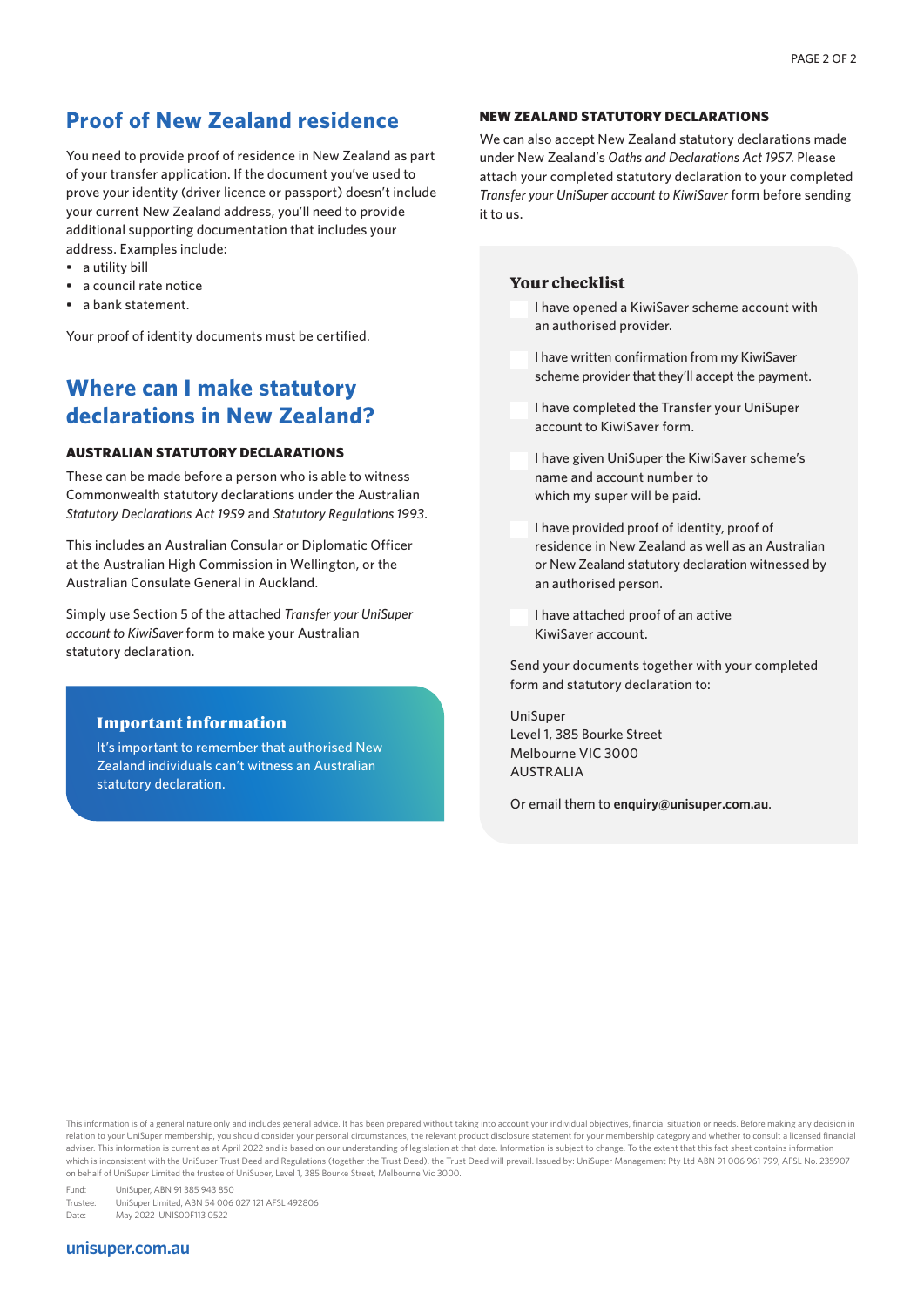# **Transfer your UniSuper account to KiwiSaver**



Use this form to transfer all of your UniSuper account to a complying KiwiSaver scheme account. You must transfer your **full balance**—partial transfers are not available.

By completing this form you are requesting to transfer all of your UniSuper account balance to a complying KiwiSaver account. Before submitting this form, please ensure that your chosen KiwiSaver account can accept the payment.

#### PRIVACY STATEMENT

UniSuper is committed to protecting your personal information and the confidentiality of your information in accordance with privacy law obligations. The information that you provide to UniSuper on this form is collected and used in accordance with our Privacy Policy which can be found online at **[unisuper.com.au/privacy](http://unisuper.com.au/privacy)** . If you have any privacy related questions, please call **1800 331 685**.

## **SECTION 1 MEMBER DETAILS**

> Please complete in BLACK or BLUE BALL POINT PEN using CAPITAL letters. Cross (X) where required.

| UniSuper member number                             |                                                                                                                                                                                                                                                                                                 |             |  |            |           |    |  |           |          |  |
|----------------------------------------------------|-------------------------------------------------------------------------------------------------------------------------------------------------------------------------------------------------------------------------------------------------------------------------------------------------|-------------|--|------------|-----------|----|--|-----------|----------|--|
|                                                    | If you're unsure of your member number, refer to your most recent UniSuper correspondence or<br>call us on +61 3 8831 7901 or 1800 331 685 if calling from Australia. If you have multiple UniSuper<br>accounts, you must complete a separate form for each account you would like to transfer. |             |  |            |           |    |  |           |          |  |
| Title                                              |                                                                                                                                                                                                                                                                                                 | Mr          |  | <b>Mrs</b> | <b>Ms</b> | Dr |  | Professor | Other    |  |
| Surname                                            |                                                                                                                                                                                                                                                                                                 |             |  |            |           |    |  |           |          |  |
| Given name                                         |                                                                                                                                                                                                                                                                                                 |             |  |            |           |    |  |           |          |  |
| Date of birth (DD/MM/YYYY)                         |                                                                                                                                                                                                                                                                                                 |             |  |            |           |    |  |           |          |  |
| Daytime contact number                             |                                                                                                                                                                                                                                                                                                 |             |  |            |           |    |  |           |          |  |
| <b>Current New Zealand address</b><br>(not PO Box) |                                                                                                                                                                                                                                                                                                 |             |  |            |           |    |  |           |          |  |
| Suburb/Town                                        |                                                                                                                                                                                                                                                                                                 |             |  |            |           |    |  |           | Postcode |  |
| Country                                            |                                                                                                                                                                                                                                                                                                 | New Zealand |  |            |           |    |  |           |          |  |
| Previous address held by UniSuper                  |                                                                                                                                                                                                                                                                                                 |             |  |            |           |    |  |           |          |  |
| Suburb/Town                                        |                                                                                                                                                                                                                                                                                                 |             |  |            |           |    |  |           |          |  |
| <b>State</b>                                       |                                                                                                                                                                                                                                                                                                 |             |  |            |           |    |  |           | Postcode |  |
| Country (if not Australia)                         |                                                                                                                                                                                                                                                                                                 |             |  |            |           |    |  |           |          |  |
| Postal address (PO Box if applicable)              |                                                                                                                                                                                                                                                                                                 |             |  |            |           |    |  |           |          |  |
| Suburb/Town                                        |                                                                                                                                                                                                                                                                                                 |             |  |            |           |    |  |           |          |  |
| <b>State</b>                                       |                                                                                                                                                                                                                                                                                                 |             |  |            |           |    |  |           | Postcode |  |
| Country (if not Australia)                         |                                                                                                                                                                                                                                                                                                 |             |  |            |           |    |  |           |          |  |

Fund: UniSuper ABN 91 385 943 850 Trustee: UniSuper Limited ABN 54 006 027 121 AFSL 492806 Administrator: UniSuper Management Pty Ltd ABN 91 006 961 799 AFSL 235907 Address: Level 1, 385 Bourke Street, Melbourne Vic 3000 Issue date: May 2022

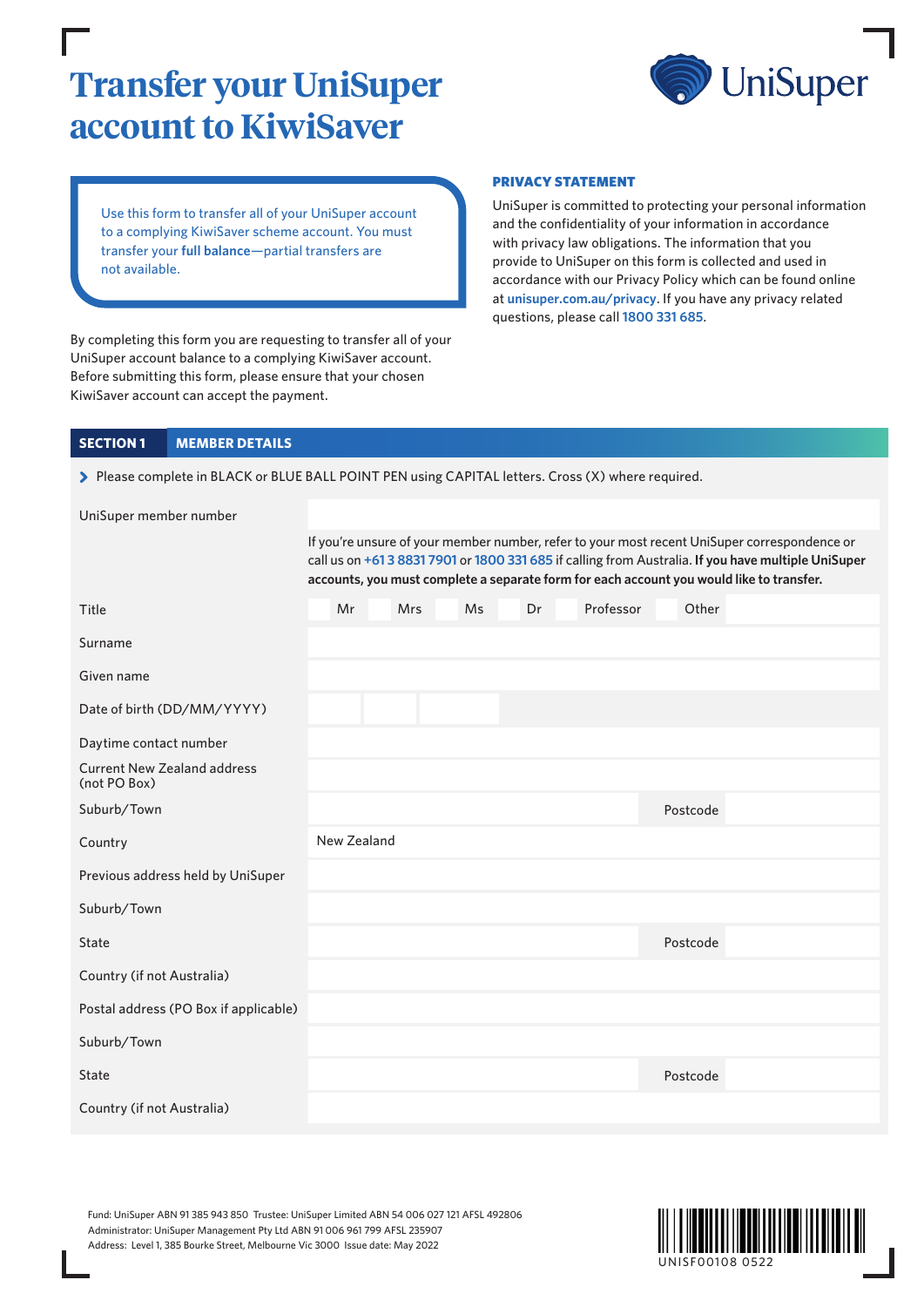| <b>SECTION 2</b>                                              | <b>FUND DETAILS</b>                     |                  |          |
|---------------------------------------------------------------|-----------------------------------------|------------------|----------|
|                                                               |                                         |                  |          |
| From                                                          |                                         | UniSuper Limited |          |
| Fund telephone number                                         |                                         | 1800 331 685     |          |
|                                                               | <b>Australian Business Number (ABN)</b> | 54 006 027 121   |          |
| <b>Superannuation Product</b><br>Identification Number (SPIN) |                                         | UNI0001AU        |          |
| To: (receiving fund)                                          |                                         |                  |          |
| Department (IRD) number                                       | Your New Zealand Inland Revenue         |                  |          |
| KiwiSaver scheme name                                         |                                         |                  |          |
|                                                               | KiwiSaver registration number           |                  |          |
| Kiwi Saver phone number                                       |                                         |                  |          |
| KiwiSaver membership<br>account number                        |                                         |                  |          |
|                                                               | KiwiSaver scheme postal address         |                  |          |
| Suburb/Town                                                   |                                         |                  | Postcode |

**If you have multiple UniSuper accounts, you must complete a separate form for each account you wish to transfer.**

### **SECTION 3 PROOF OF IDENTITY AND PROOF OF RESIDENCY IN NEW ZEALAND CHECKLIST**

#### I have:

Attached a certified copy of my proof of identity.

#### AND

Completed either the Australian statutory declaration attached to this form or attached a New Zealand statutory declaration, stating that I have permanently immigrated to New Zealand.

#### AND

Attached proof of residence in New Zealand showing my address.

#### **SECTION 4 AUTHORISATION**

> Please read the following before you sign the form..

- I declare that I have read the *Transferring your UniSuper account to KiwiSaver* fact sheet and the information I have provided on this form is correct.
- I authorise UniSuper to process my transfer as specified on this form.
- I understand that my UniSuper account will close and any Death, Total & Permanent Disablement and Income Protection cover I have will end.
- I consent to the transfer of my entire super balance from UniSuper to my KiwiSaver scheme account.
- I have permanently immigrated to New Zealand.
- My KiwiSaver scheme provider can accept this transfer.
- I understand that, from time to time UniSuper may contact me to request additional information and to verify my instructions on this form.

| Signature | Date |           |      |  |
|-----------|------|-----------|------|--|
|           |      |           |      |  |
|           | DD   | <b>MM</b> | YYYY |  |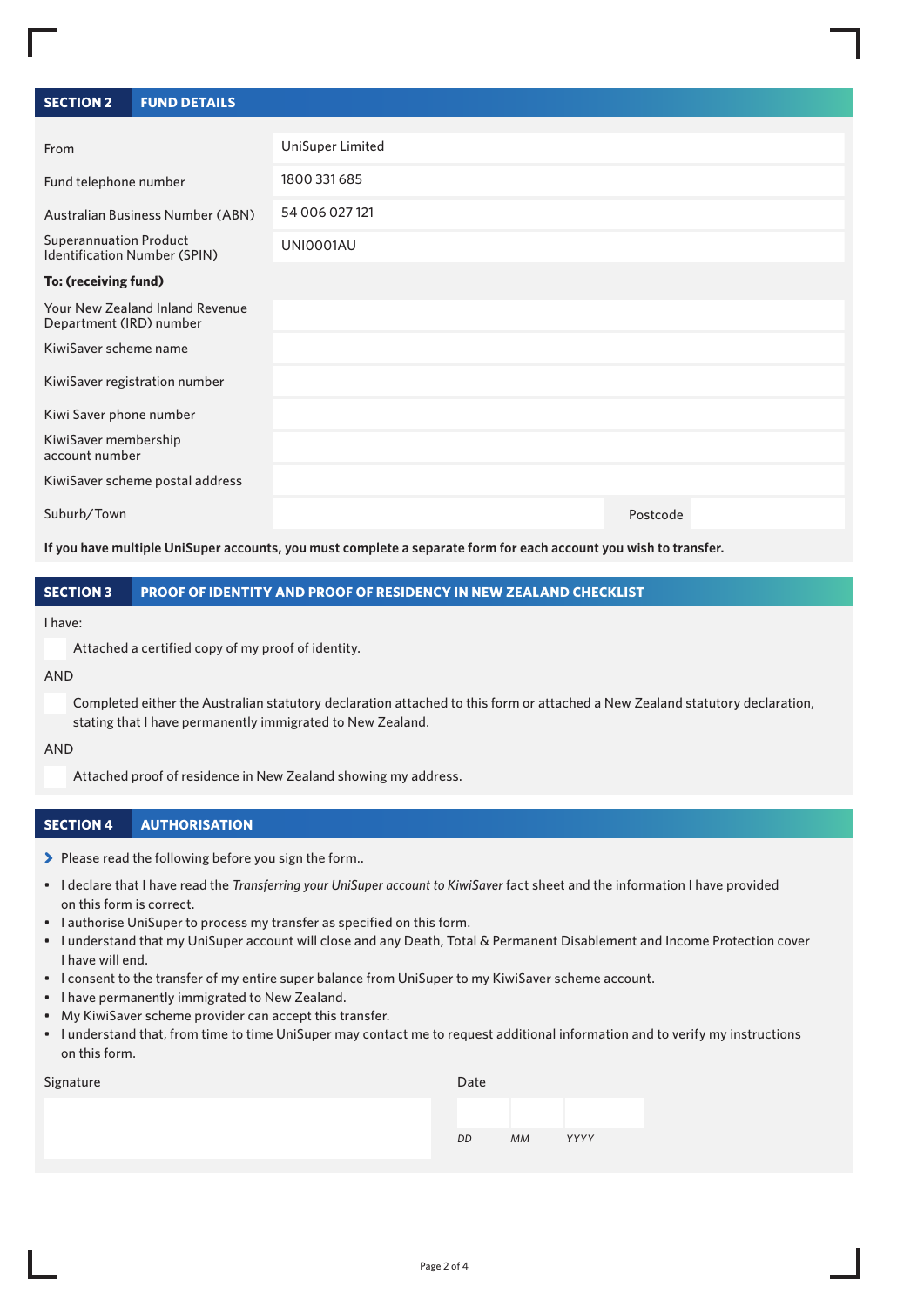## **SECTION 5 STATUTORY DECLARATION**

> Please complete the following Statutory Declaration. Skip this section if you're attaching a New Zealand statutory declaration **to this form**.

Commonwealth of Australia Statutory Declaration – *Statutory Declarations Act 1959*

| Title                            | Mr | Mrs | Ms | Dr | Professor | Other    |  |
|----------------------------------|----|-----|----|----|-----------|----------|--|
| Surname                          |    |     |    |    |           |          |  |
| Given name                       |    |     |    |    |           |          |  |
| Residential address (not PO Box) |    |     |    |    |           |          |  |
| Suburb/Town                      |    |     |    |    |           |          |  |
| State                            |    |     |    |    |           | Postcode |  |
| Occupation                       |    |     |    |    |           |          |  |

I make the following declaration under the *Statutory Declarations Act 1959* that:

- 1. I have permanently immigrated to New Zealand.
- 2. All supporting documents provided with the application are true and correct.
- 3. I understand that a person who intentionally makes a false statement in a statutory declaration is guilty of an offence under SECTION 11 of the *Statutory Declaration Act 1959*, and I believe that the statements in the declaration are true in every way.

| Signature of person making the declaration                  | Date        |           |      |  |
|-------------------------------------------------------------|-------------|-----------|------|--|
|                                                             | DD          | МM        | YYYY |  |
| Signature of the person before whom the declaration is made | Date        |           |      |  |
|                                                             | DD          | <b>MM</b> | YYYY |  |
| Declared at (place)                                         | On the date |           |      |  |
|                                                             | DD          | МM        | YYYY |  |

before me (complete full name, qualification and address of the person before whom the declaration was made below)

| Title                            | Mr | Mrs | Ms | Dr | Professor | Other    |
|----------------------------------|----|-----|----|----|-----------|----------|
| Surname                          |    |     |    |    |           |          |
| Given name                       |    |     |    |    |           |          |
| Qualification                    |    |     |    |    |           |          |
| Residential address (not PO Box) |    |     |    |    |           |          |
| Suburb/Town                      |    |     |    |    |           |          |
| State                            |    |     |    |    |           | Postcode |
| Daytime contact number           |    |     |    |    |           |          |

Note 1: A person who intentionally makes a false statement in a statutory declaration is guilty of an offence, the punishment for which is imprisonment for a term of four years – see SECTION 11 of the *Statutory Declarations Act 1959*.

**Note 2:** Chapter 2 of the Criminal Code applies to all offences against the *Statutory Declarations Act 1959* – see SECTION 5A of the *Statutory Declarations Act 1959*.